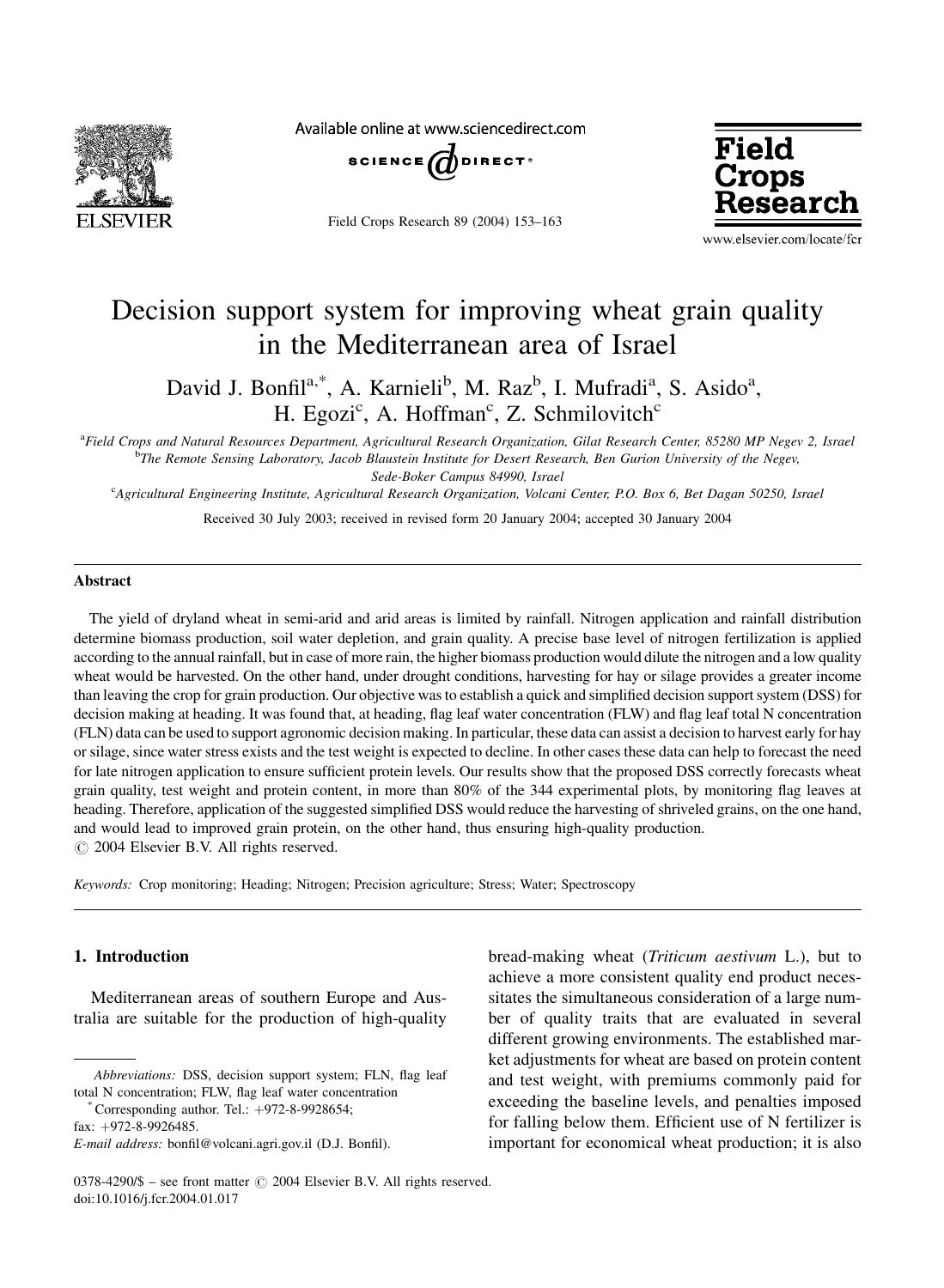important for the quality of ground and surface waters, since the potential for nitrate enrichment of ground and surface waters also increases with excessive N fertilization (Raun and Johnston, 1999). Environmental constraints and economics are forcing farmers to be increasingly precise in determining the rate and date of nitrogen fertilizer application to crops. Insufficient N reduces wheat yield and profit, while excessive N results in wheat plants that are susceptible to water deficiency, disease and lodging, with consequently reduced quantity and quality of yield. Wheat producers in Israel typically use three options for applying N fertilizer: (i) apply all fertilizer in the fall, before sowing; (ii) apply some fertilizer in the fall, followed by a mid-winter or early spring topdressing; and (iii) the full quota of N applied in the fall, before sowing, followed by a topdressing application according to growing conditions. Although pre-sowing fertilizer applications decrease the potential for nutrient deficiencies in the early stages of growth, the presence of plant-available residual soil N from the previous season may pose a risk to the environment (leaching) or create growth problems. Excessive pre-sowing applications of N encourage vegetative growth and, therefore, the crop utilizes much water during that growth stage (Moore and Tyndale-Biscoe, 1999), leaving insufficient water during the grain-filling stage and, consequently, the production of poor-quality grain (Palta et al., 1994; Bonfil et al., 1999; Bonfil, unpublished data). Late-season foliar N applications, before or immediately following flowering, may significantly enhance the grain N content and, hence, the protein percentage in winter wheat; it may also reduce potential N losses caused by leaching or denitrification over the winter (Woolfolk et al., 2002). Thus, late-season augmentation of available N can be used to improve the wheat grain protein content, especially in irrigated fields. However, in practice, the N is frequently applied without knowledge of the amount needed, or the likelihood of significant protein enhancement.

Temperature, rainfall, solar radiation during grainfilling, soil N, and rate and timing of supplemental N application are the factors with the most marked effects on the protein concentration in wheat (Wuest and Cassman, 1992; Gooding and Davies, 1997; López-Bellido et al., 1998; Rharrabti et al., 2003b). Growing conditions that lead to long grain-filling periods (e.g., in northwestern Europe) normally result in well-filled grains with a low protein concentration (Gooding and Davies, 1997). In contrast, Mediterranean-type environments of southern Europe, Israel, and southern Australia are characterized by dry, hot summers alternating with wet, cold winters (Nahal, 1981; Palta et al., 1994; Acevedo et al., 1999), leading to a shorter grain-filling period, lower grain yields, and higher protein concentrations in the grain (Borghi et al., 1997; López-Bellido et al., 1998). The recently introduced payments according to wheat grain protein are intended to improve the marketability of the grain, and these payments have made the decisions on the application of fertilizer N to wheat more critical for profit (Palta et al., 2001). The grain protein concentration increases as N availability increases, but the question arises of how much N is required to produce both high yields and acceptable protein? Several studies have found that N applications combined with a better temporal distribution of N during the wheat cycle significantly improved the bread-making quality (Wuest and Cassman, 1992; Borghi et al., 1997; Gooding and Davies, 1997); they also found that delayed application of N within the growing season favors grain protein buildup over yield, and enhances the bread-making quality of the flour. There is a common perception that late-season moisture stress is essential for increasing protein up to acceptable levels, as moisture stress was found to increase mainly protein content and to reduce grain weight (Palta and Fillery, 1995a,b; Rharrabti et al., 2003a). However, severe drought often prevents starch accumulation in the grain, and the test weight of the grain declines. In that case, the harvested grain yield would be poor in quality, although the grain contained a high protein concentration. In that case, if the test weight is lower than a baseline  $(74 \text{ kg h}^{-1})$  in Israel) then the grains will be used only for animal feed, and the return will be much lower. Therefore, wheat growers in Israel sometimes harvest fields prematurely, for hay instead of grain, to increase their return and to ensure that they meet minimum market test weight levels.

Mechanistic crop growth models have many potential uses for crop management. These models can aid in preseason and within-season management practices such as fertilizer and irrigation applications. When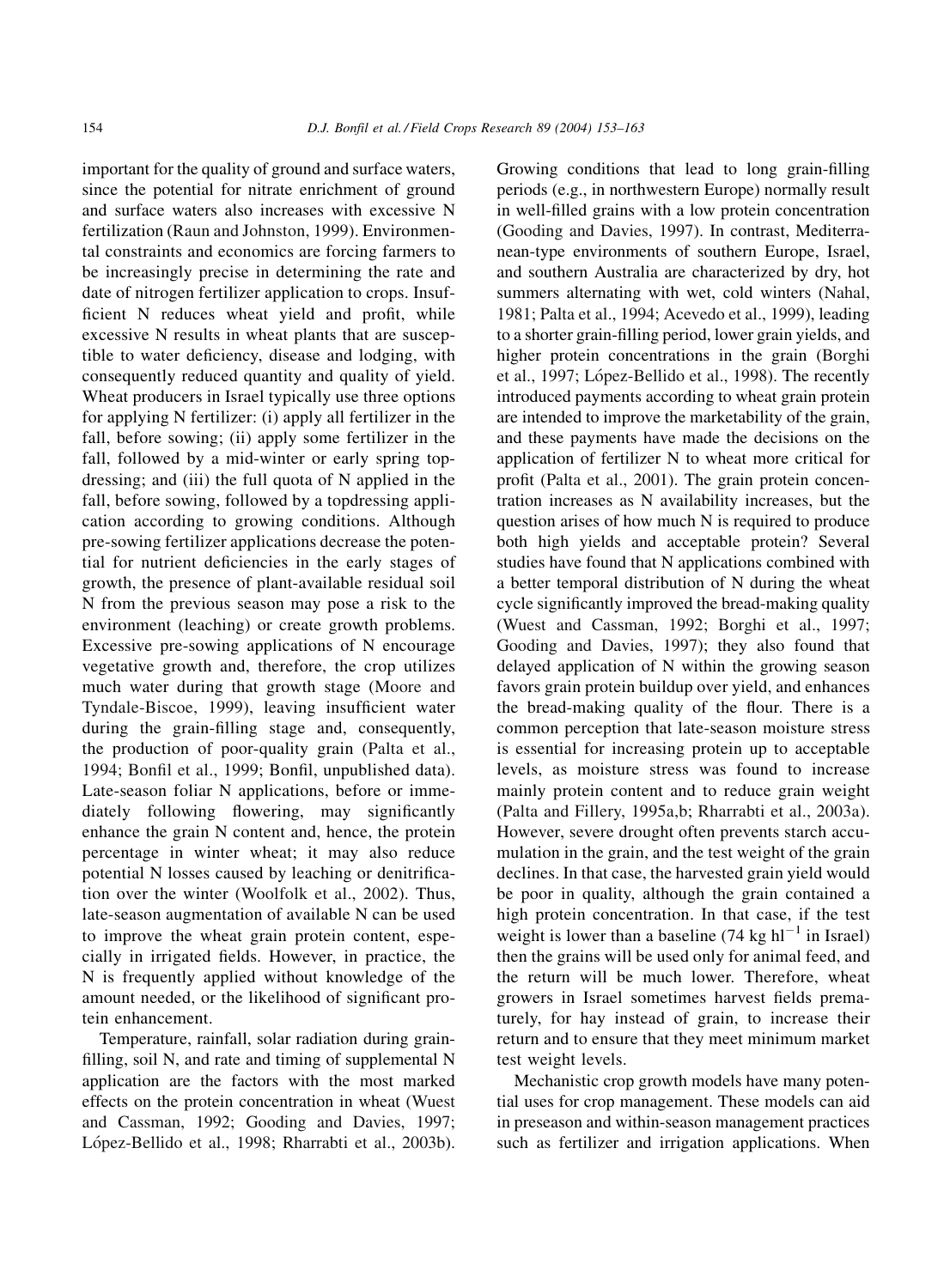making these management decisions, maximizing the yield and net return relative to inputs and production costs is one of the fundamental goals. Crop growth modeling techniques have been used to investigate the performance of a wheat crop over ranges of weather conditions, nitrogen application rates and soil types. Models of response to applied N can be useful for deriving improved N recommendations, and computer simulations have become powerful tools for investigating crop dynamics and solving practical problems. However, the input requirements for these models include many weather and soil conditions, plant characteristics, and crop management parameters (Sinclair and Amir, 1992; Jamieson and Semenov, 2000; Hunt et al., 2001). The complex data handling and parameterization of those models discourage their use in less monitored fields. Therefore, several indicators have been suggested for determining the N status of the crop. They include: the nitrate content of the stem base extracts (Papastyliano and Puckridge, 1981; Scaife and Stevens, 1983; Justes et al., 1997; Fox et al., 2001); leaf color charts (LCC), leaf reflectance (or transmittance) and crop reflectance (Raun et al., 2002; Yang et al., 2003); and the chlorophyll content of leaves (Yadava, 1986; Fox et al., 2001). These methods require several crop measurements. Spectroscopy, the process of acquiring information about objects from remote platforms such as ground-based booms, aircraft, or satellites, is a potentially important source of the data needed for decision-making (Sha-

Late-season N application has increased the grain protein content in many studies. In recent years, intensive management studies for winter wheat have shown that split topdressings of fertilizer N after spring green-up may improve N efficiency and increase yields. The chlorophyll meter and LCC based N management in rice suggest that N can be saved with no yield loss, by appropriately revising the blanket fertilizer recommendations by means of a simple and easily used tool (Singh et al., 2002). Plant N concentration was predicted by measurements of the reflectance in the red and green regions of the spectrum, and grain yield was estimated from the reflectance in the NIR region, with the specific wavelengths of importance changing with growth stage (Osborne et al., 2002). However, measurement of the flag leaf N at heading has not been consistently

nahan et al., 2001).

successful in predicting protein content, or its increase through the late-season application of N, on a commercial scale.

Past research in this area has focused primarily on N stress in crops. Other stresses and their interactions have not been fully evaluated, although water shortage is much more important than N content, especially in the Mediterranean region (Papastyliano and Puckridge, 1981; Borghi et al., 1997). Thus, strategies that allow decisions and expenditure on nitrogen fertilizer applications to be delayed until later in the season, when climatic conditions and yield potential are clearer, are essential for the management of grain protein in a Mediterranean-type environment (Palta et al., 2001). Deciding on the best end use for the crop—grain versus hay—and on the amount of N fertilizer for the March application at heading are more subjective, but may be more important. The present paper discusses the development of a novel DSS to help wheat producers in Mediterranean areas make more informed decisions about crop management.

## 2. Materials and methods

#### *2.1. Wheat growth*

The research was based on the same experimental plots and leaves that were listed previously (Bonfil et al., 2004). Spring wheat (*T. aestivum*) cv. Galil was sown at the Gilat Research Center for all experiments, using two fields—Gate and fixed (Fixed is a permanent long-term experiment field with fixed sub-plots and treatments (Bonfil et al., 1999)). In both fields, wheat was grown as rainfed (Dry) in half of the field and under supplemental irrigation (Irr) in the other half. The fixed study examined wheat growth under various crop management systems such as different soil tillage and mulching regimes, crop rotations and fertilization with N  $(0, 50, 100 \text{ or } 150 \text{ kg ha}^{-1})$  and phosphorus  $(0 \text{ or } 10 \text{ kg ha}^{-1})$ . The fertilization treatments were established 27 years ago as base applications. During the three seasons of this study (2000–2002), four rates of N application were maintained, but were modified from the original scheme to applications of  $0 + 0$ ,  $50 + 0$ ,  $50 + 50$  and  $100 + 50$  kg ha<sup>-1</sup> as base and topdressing at heading, respectively. The applied N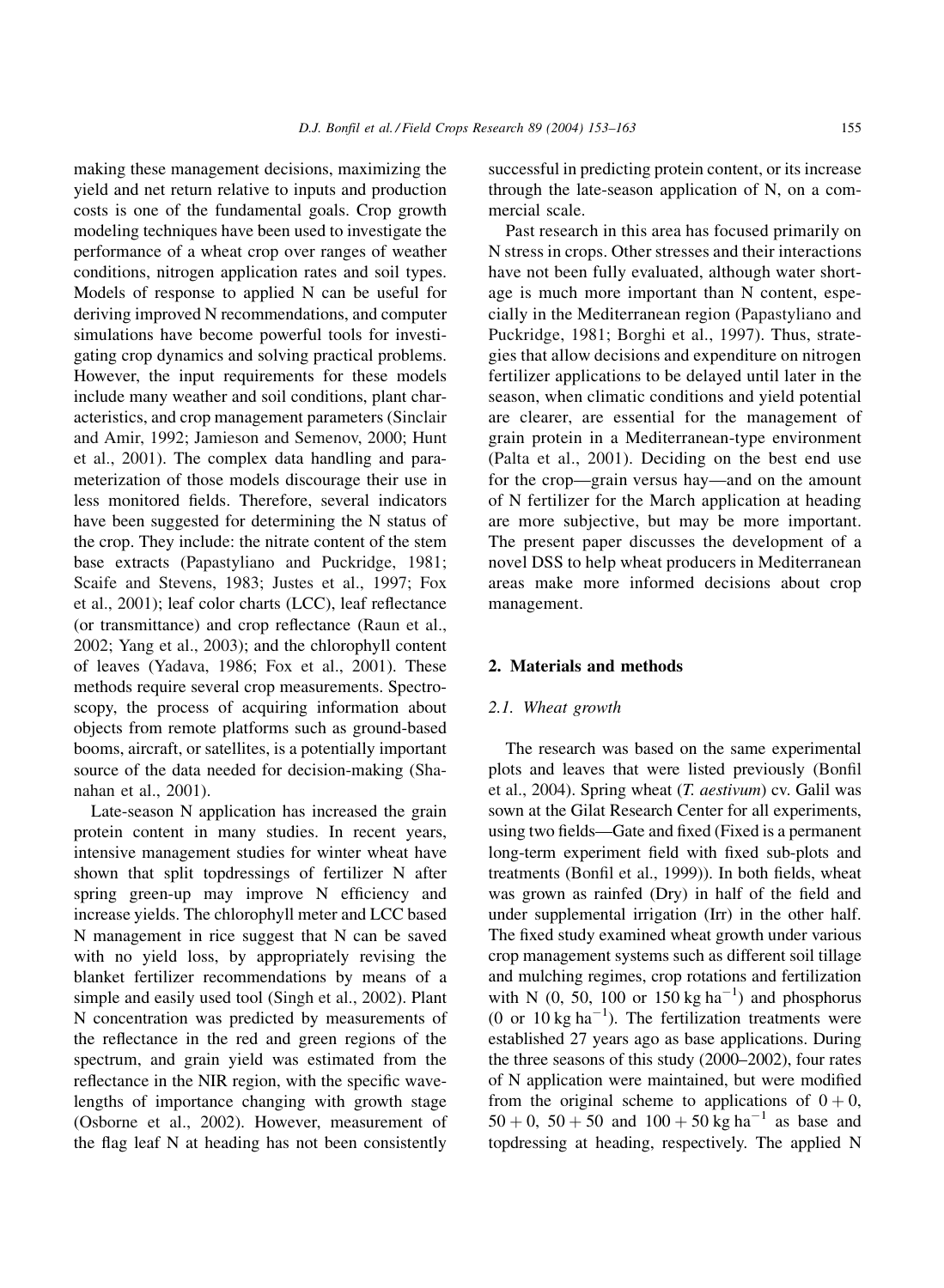was incorporated fully into the soil by either irrigation (in Irr plots) or natural rainfall (in Dry plots). In 2000 and 2002, solid urea was used for topdressing at heading, whereas in 2001 the rainfed plots (Dry) received only 24 kg N ha<sup>-1</sup> as liquid urea and the irrigated plot received only  $42 \text{ kg N} \text{ ha}^{-1}$  as liquid urea and ammonium nitrate (1:1). In 2002, another experiment was established in the Gate experimental field. This experiment includes six N applications prior to heading, with N at  $0 + 0$ ,  $0 + 50$ ,  $50 + 0$ ,  $50 + 50$ ,  $100 + 0$ , and  $100 + 0$  kg ha<sup>-1</sup> for base/early top dressing, respectively. Several sub-plots in all treatments received an additional  $50 \text{ kg ha}^{-1}$  N (solid urea) at heading. In 2002, there was no rainfall for more than 30 days after heading, therefore rainfed plots in both fields did not receive the late N application. A total of 344 sub-plots were analyzed from the two experiments in this study. Grain yield was determined from 30 or 51  $m^2$  area, harvested with a combine. Grain test weight was measured on a 250 g sample and expressed as  $kg \text{ h}^{-1}$ . Grain protein content was determined by the Kjeldhal method; the percentage of protein was calculated after multiplying the Kjeldhal nitrogen by 5.7 and was expressed on a 10% water content basis.

In addition to yield quantity and quality data, this study used measurements of flag leaf water (FLW) and flag leaf N (FLN) contents during heading. The development of the decision support system was based on the ''wet determination'' of flag leaf water content and the total N (Kjeldhal) concentration, and on the calibration of the reflectance within the NIR region (1100–2498 nm) as measured with the Foss NIR System model 5000 (Bonfil et al., 2004). Descriptive statistics and ANOVA were applied by means of the SAS statistical package.

#### *2.2. Decision support system (DSS)—concept*

Annual precipitation in the region of the study varied between 200 and 450 mm. In addition to the rainfall quantity variation, the starting point of the rainy season varies from year to year, but sowing is usually around mid-November. Since growth conditions could negatively affect wheat production if they result in later emergence, the starting point is very important. In the northern Negev, the study region, base nitrogen fertilization can be commercially applied without danger of nitrogen leaching, but larger amounts of nitrogen application encourage vegetative growth, so that the crop utilizes much more water during that growth stage. The main result of this is insufficient water during the grain-filling stage and, consequently, production of poor-quality grain. Therefore, smaller amounts of nitrogen than would be needed in heavy-rainfall seasons should be used for base application. The same logic discourages the use of topdressing in the period from tillering to elongation. Nevertheless, in case of more rain, higher biomass production would dilute the nitrogen within the plant, and a low quality of grain, containing low protein levels, would be harvested. In such a situation a late topdressing could be applied to ensure suitable protein content in the grain. In the present study, after booting-heading the rain amount varied from zero to more than 100 mm, and in many years this is a significant amount of rain that could be the carrier for a late nitrogen application.

At heading the main questions that arise are: ''should N be applied?'' and ''would hay/silage be a better end use, since under water stress harvesting for hay or silage could increase income?''. A rapid and simplified DSS is needed for such decision-making, without any need for a within-field reference.

The hypothesis of the present DSS is that the plant itself would be the best source of the information that is needed to support decisions. The flag leaf was taken as a model for this information, since at this growth stage reflectance data could be collected by spectroscopic techniques. Furthermore, this is a simple fixed sampling technique that could be repeated by every farmer.

The proposed DSS requires only three input parameters: (1) expected rain in the next several (3–5) days, (2) FLW and (3) FLN. The local meteorological service as well as the various available forecasting models could be used by farmers to forecast rain. Reflectance spectra analysis could represent FLW and FLN (Bonfil et al., 2004), and were considered suitable for the DSS as well as wet procedures for FLW and FLN analysis. The DSS compiles data and provides one of three recommendations to farmers: harvest hay (or silage); leave for grain harvest; or leave for grain harvest but apply nitrogen as close as possible prior to the expected rain, as listed below.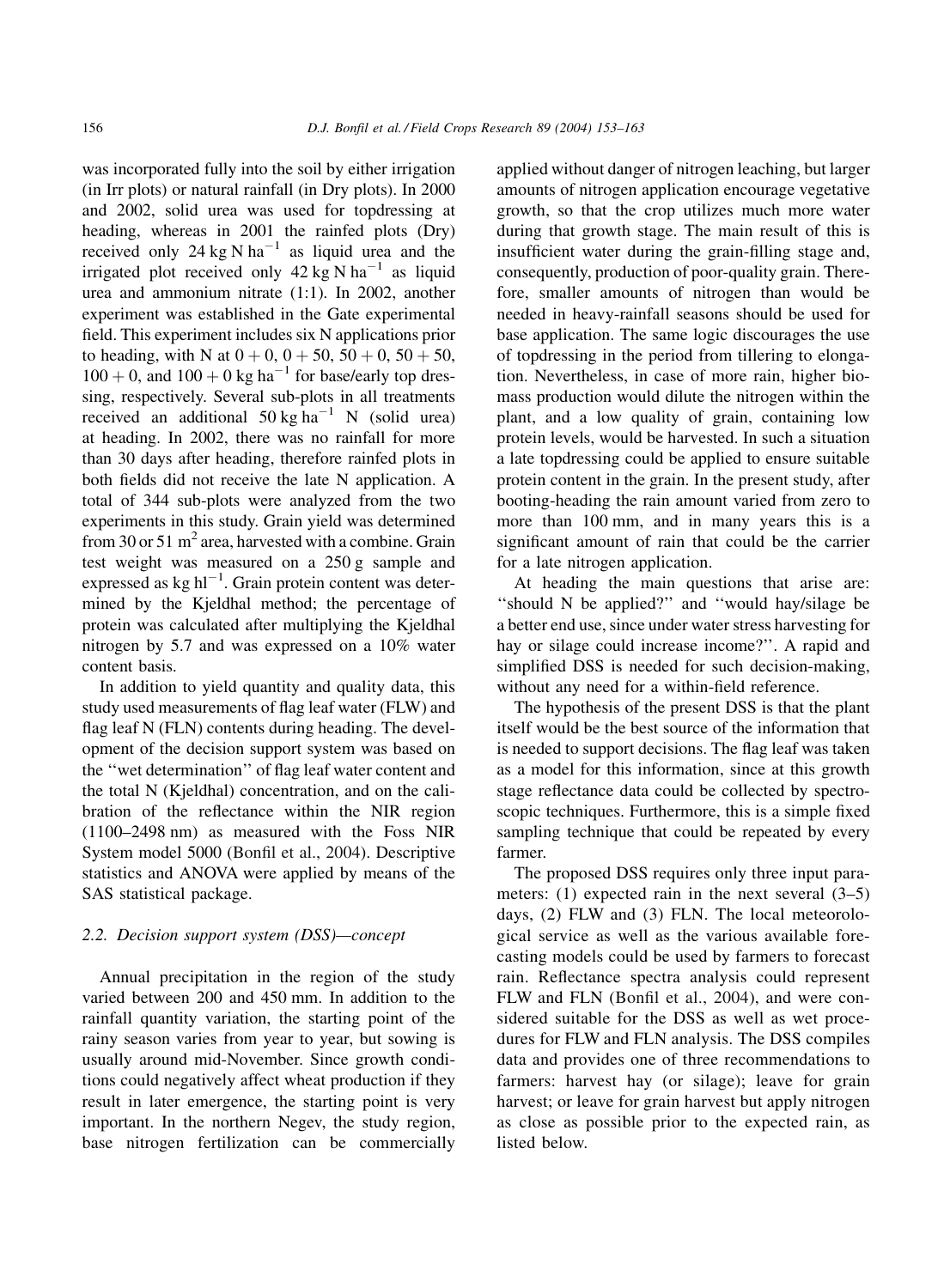## 3. Results

#### *3.1. Wheat growth*

Precipitation conditions varied from year to year and from one field to another (Table 1); no rain fell during the months June–September. The driest condition occurred in the Fixed-rainfed field in 2001, with 222 mm rainfall available to the crop, and the grainfilling period being dry. The Gate-irrigate field (2002) reached the best condition: about 488 mm were available to the crop, and the plants received 210 mm of it during the grain-filling period. All seasons had similar temperature, humidity, and radiation without any remarkable or unusual events. Since supplemental irrigation (which varied between 95 and 210 mm, depending on the rainfall) was used, there was no

Table 1 Rain and irrigation (mm) accumulation in the experimental fields

problem in applying any N fertilizer formulation, solid or liquid, at heading in the irrigated fields. However, the late application of N top dressing to rainfed plots was problematic: in 2001, in the absence of carrier rain, these plots received smaller amounts of in the form of a liquid for foliar application. This fertilization caused some scorching damage to the flag leaf. Therefore, in the following season, the topdressing was limited to solid urea application. In 2002, the only rain that fell after heading occurred about one month after it, therefore the late N application could not be done in the rainfed plots.

Variations in growing conditions resulted in differences in grain yield and quality (Table 2). Grain yield varied from  $\frac{440}{10}$  to  $\frac{7040}{10}$  kg ha<sup>-1</sup>, which represents almost the whole yield potential spectrum of the growing region. The test weight of most samples

| Year | Field     | October | November | December | January | February | March | April | May | Head <sup>a</sup> | Total |
|------|-----------|---------|----------|----------|---------|----------|-------|-------|-----|-------------------|-------|
| 2000 | Fixed-Irr | 2.4     | 4.1      | 83.8     | 118.9   | 7.7      | 30.0  | 70.6  | 0.0 | 95                | 318   |
| 2001 | Fixed-Dry | 20.9    | 1.1      | 77.1     | 72.7    | 58.0     | 4.2   | 4.6   | 5.8 | 10                | 244   |
| 2001 | Fixed-Irr | 20.9    | 56.1     | 107.1    | 72.7    | 73.0     | 54.2  | 4.6   | 5.8 | 120               | 394   |
| 2002 | Fixed-Dry | 5.0     | 15.0     | 57.1     | 98.1    | 25.1     | 35.4  | 7.6   | 0.0 | 40                | 243   |
| 2002 | Fixed-Irr | 5.0     | 45.0     | 57.1     | 98.1    | 65.1     | 120.4 | 7.6   | 0.0 | 130               | 398   |
| 2002 | Gate-Dry  | 5.0     | 75.0     | 57.1     | 108.1   | 60.1     | 35.4  | 7.6   | 0.0 | 43                | 348   |
| 2002 | Gate-Irr  | 5.0     | 75.0     | 57.1     | 108.1   | 100.1    | 135.4 | 7.6   | 0.0 | 210               | 488   |

<sup>a</sup> Rain and irrigation amounts that accumulated after heading and were relevant for late N application. In dry fields of 2002 the 40 mm of rain fell 30 days after heading, therefore could not be used for topdressing.

Table 2

Grain yield and yield quality of the 344 sub-plots from different experiment fields that were used for DSS development

| Year | Field     | Late N         | Number | Grain yield $(kg ha^{-1})$ |       |       | Test weight $(kg h l^{-1})$ |      |       | Protein content $(\% )$ |      |       |
|------|-----------|----------------|--------|----------------------------|-------|-------|-----------------------------|------|-------|-------------------------|------|-------|
|      |           |                |        | Mean                       | S.E.  | Range | Mean                        | S.E. | Range | Mean                    | S.E. | Range |
| 2000 | Fixed-Irr | N <sub>0</sub> | 37     | 1581                       | 82.8  | 1950  | 82.4                        | 0.11 | 2.5   | 13.8                    | 0.13 | 3.1   |
| 2000 | Fixed-Irr | Yes            | 32     | 1410                       | 92.4  | 1810  | 82.1                        | 0.09 | 1.8   | 14.3                    | 0.14 | 3.6   |
| 2001 | Fixed-Dry | No             | 36     | 1416                       | 76.4  | 1940  | 73.4                        | 0.65 | 14.6  | 14.0                    | 0.37 | 8.0   |
| 2001 | Fixed-Dry | Yes            | 36     | 1345                       | 80.3  | 1670  | 70.6                        | 0.47 | 10.4  | 16.2                    | 0.24 | 6.3   |
| 2001 | Fixed-Irr | N <sub>0</sub> | 39     | 1986                       | 97.2  | 2690  | 80.9                        | 0.17 | 4.4   | 10.5                    | 0.13 | 3.6   |
| 2001 | Fixed-Irr | Yes            | 32     | 2271                       | 118.3 | 2180  | 80.3                        | 0.21 | 5.0   | 11.0                    | 0.15 | 3.8   |
| 2002 | Fixed-Dry | No             | 48     | 2398                       | 145.5 | 4520  | 82.1                        | 0.22 | 5.4   | 10.3                    | 0.24 | 5.5   |
| 2002 | Fixed-Irr | N <sub>0</sub> | 12     | 2676                       | 294.7 | 3280  | 83.3                        | 0.42 | 4.6   | 8.7                     | 0.12 | 1.4   |
| 2002 | Fixed-Irr | Yes            | 12     | 3332                       | 236.2 | 2430  | 83.0                        | 0.32 | 3.0   | 10.2                    | 0.23 | 2.4   |
| 2002 | Gate-Dry  | No             | 10     | 3047                       | 365.3 | 3370  | 79.4                        | 0.69 | 5.7   | 12.0                    | 0.33 | 2.9   |
| 2002 | Gate-Dry  | Yes            | 10     | 3566                       | 340.3 | 3290  | 79.0                        | 0.55 | 5.8   | 12.3                    | 0.40 | 4.2   |
| 2002 | Gate-Irr  | N <sub>0</sub> | 14     | 5884                       | 159.8 | 1810  | 82.5                        | 0.16 | 2.1   | 10.0                    | 0.15 | 1.9   |
| 2002 | Gate-Irr  | Yes            | 26     | 5650                       | 137.6 | 2960  | 82.0                        | 0.15 | 2.7   | 10.7                    | 0.12 | 3.2   |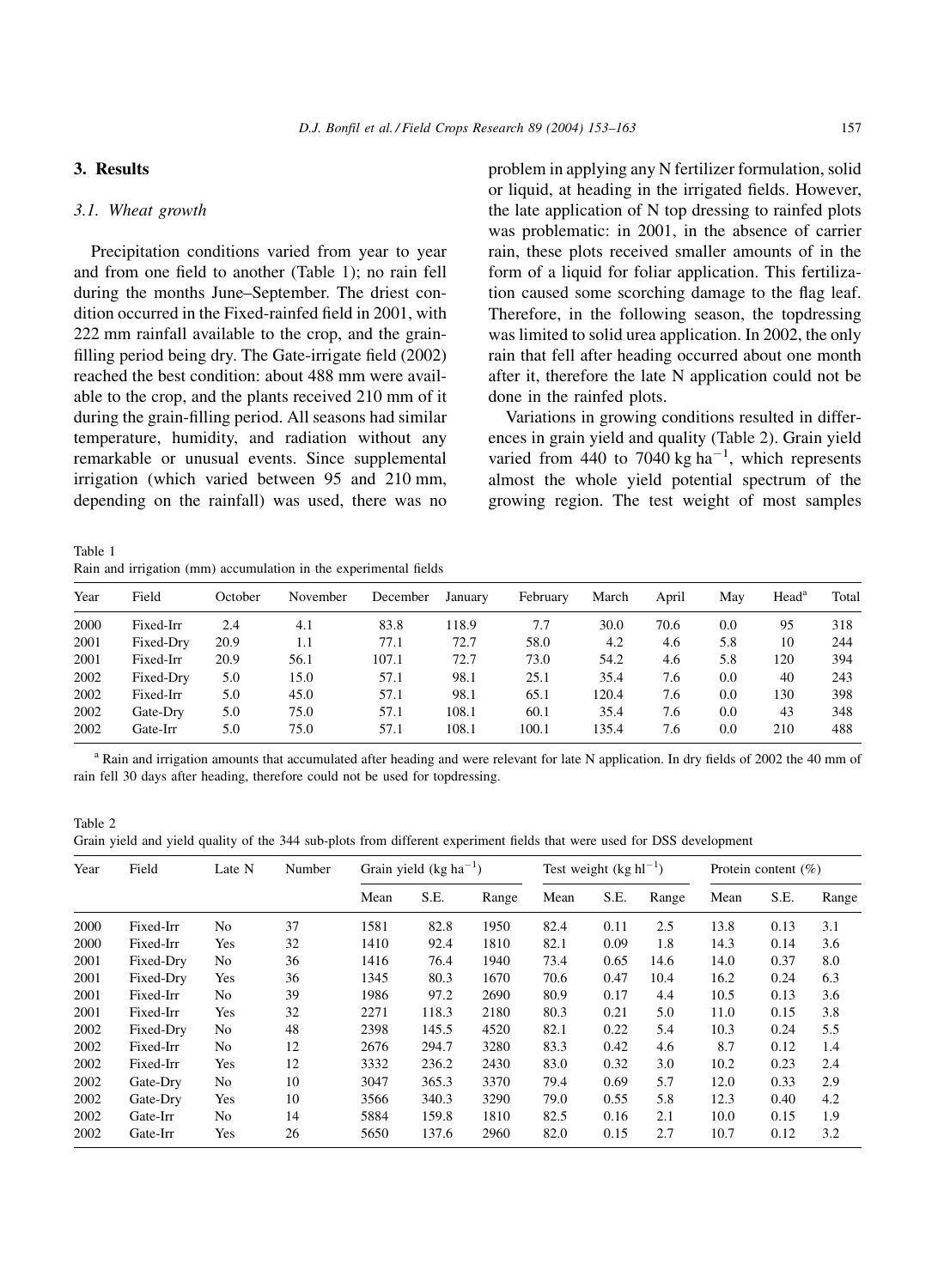was above 79 kg  $\text{hl}^{-1}$  (Fig. 2), but lower test weight of about 63.9 kg  $\mathrm{hl}^{-1}$ , shows that some plots were water deficient during the grain-filling, resulting in the production of shriveled grains. Grain protein content varied widely from 7.7 to 19.3%. These results show that grain yields and quality can be greatly affected by the variability of the weather in the Mediterranean climate and by crop management. Experimental treatment factors, crop management, and fertilization all significantly affected grain yield and quality parameters in each experimental field. Since the DSS development was based on only 344 out of 1106 sampled plots, specific treatment effects are not shown here. However, it can be seen (Table 2) that N application at heading could increase the yield in some cases (Fixed-irrigated and Gate-dry 2002 fields), that it usually had no effect on test weight, and that it increased the grain protein content. This improvement in protein content was limited to increases of up to 1% in four fields, and two fields showed a greater effect. However, in one of these two (the 2001 Fixed-dry field) this increase must be related to the lower test weight achieved. Flag leaf water content and N concentration at heading also show wide variations among these 344 plots (Bonfil et al., 2004).

## *3.2. Development of decision support system*

The DSS procedure was built as a hierarchical tree of conditions (Fig. 1). The first answer needed, is whether the field would receive rain and/or irrigation (at least 30 mm) soon. Thereafter, FLW and FLN values would lead to one of the three suggestions. The leaf values that the model uses as limits differ for each precipitation condition, and the model results are only qualitative answers. The efficiency of late N application is low and there is a limit to the amount that can be applied; it is always between 30 and  $50 \text{ kg N} \text{ ha}^{-1}$ .

After FLW and FLN determination, the DSS provided a recommendation for each plot. Then, part of the plots received a topdressing of N, application, according to the experiment design, and irrespective of the DSS suggestion. The relation between the DSS suggestions (that were based on data from the 2000 and 2001 seasons) and grain quality is shown in Fig. 2. There are three main quality groups: (1) high quality with test weight above 79 kg  $\text{hl}^{-1}$  and protein content above 11.5%; (2) low quality with test weight under 79 kg  $\text{hl}^{-1}$ , and especially where it is under 74 kg  $\text{hl}^{-1}$ ; (3) low quality with protein content under



Fig. 1. DSS model: determining the requirement for late nitrogen fertilization and end use for wheat at harvest. X represents the coefficient of: r, rain and irrigation; w, FLW; n, FLN.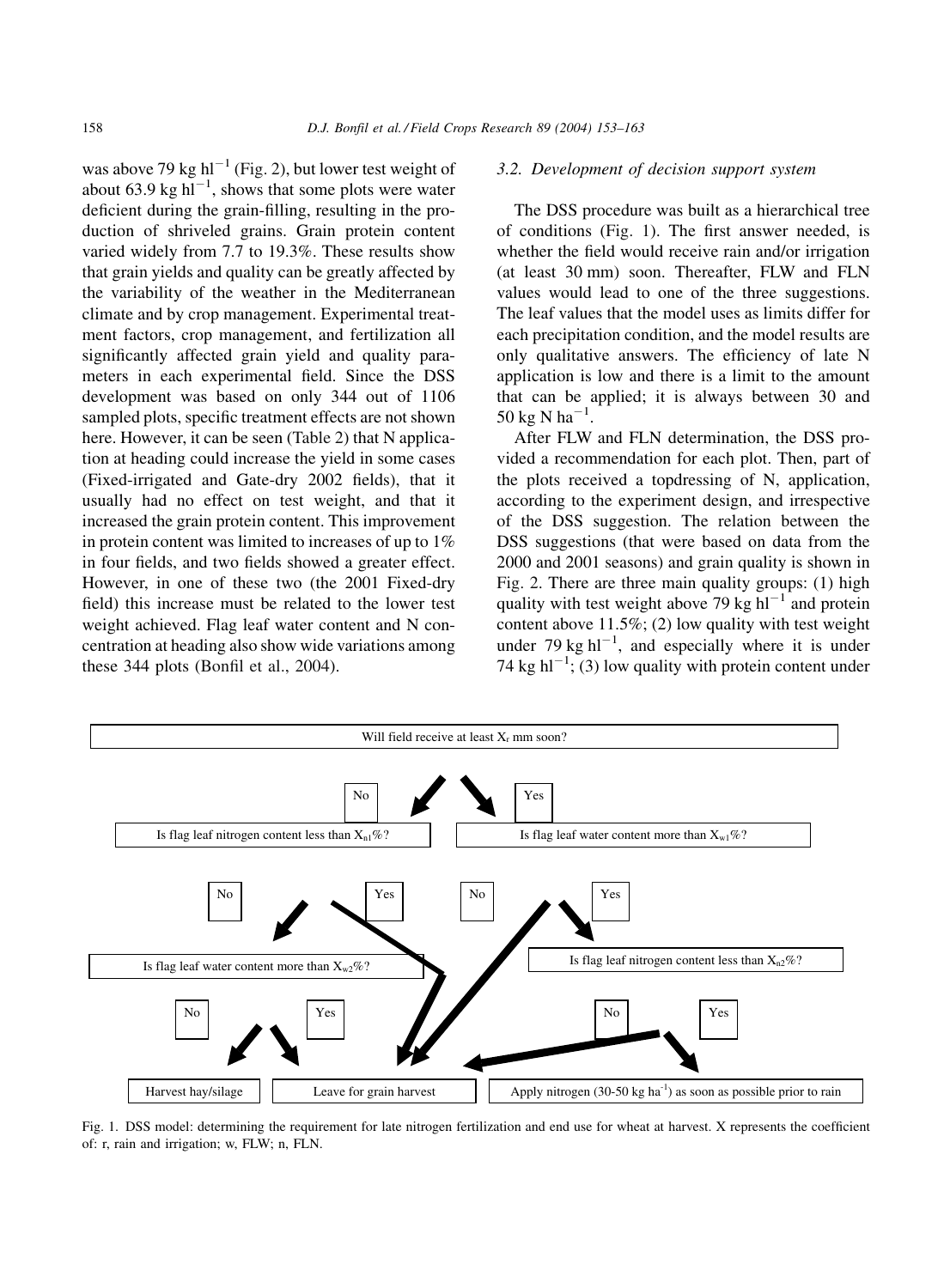

Fig. 2. DSS recommendations based on FLW and FLN at heading and grain quality parameters of rainfed (Dry) and irrigated (Irr) wheat. DSS algorithm based on data from only the two seasons 2000 and 2001. Groups marked with close symbols  $(+)N$  received N application after heading, regardless of the DSS recommendation. Broken lines represent premium and penalty baselines.

11.5%, and especially where it is under 10%. The premium or penalty for wheat grain marketing in Israel reflects this classification. In Fig. 2, it is obvious that many sub-plots needed the late nitrogen application. Indeed, the late application increased the grain protein content. However, since most plots were under the conditions of a long-term fixed experiment, there were some with soil nitrogen content was so low that although late fertilization was applied the grain still had a low protein content. According to the DSS rules none of the irrigated plots were recommended for early harvest for hay, and indeed all plots could fill grains (test weight above 79 kg  $hl^{-1}$ ). Since another rule ensured that none of the dry plots was recommended to receive additional nitrogen, many plots that could fill grains showed protein deficiency. However, although they produced adequate test weight, many plots were recommended to be harvested earlier for hay.

Grain yield is the highest economic priority for farmers, and harvesting for hay must be restricted to fields that suffer drought and cannot fill grains. The rain distribution (Table 1) could be one reason for the wrong DSS recommendations. Since the fields received at least 40 mm of rain after heading in the 2002 season, all the plants could fill grain. However, since this rain occurred only one month later than heading, the DSS used the option that no rain was forecast, therefore wrong decisions were made. When the DSS was run after the precipitation expected for the 2002 dry field was changed from false to true, this problem was solved (as shown in Fig. 3). Fig. 3 shows that this modification indeed restricted hay harvest to driest fields. However, the results in Fig. 3 raised a protein problem: there were too many plots that were recommended to be left for the grain harvest, but these plots were N deficient and yielded grain containing less than 11.5% protein. As the DSS must cover the full ranges of yield quantity and quality, the DSS procedure (Fig. 1) and wheat results (Figs. 2 and 3) ignore grain yield quantity. Better recommendations were achieved after the procedure had been modified according to yield level (Fig. 4). It is difficult to forecast the expected yield precisely, even at heading, but it is much simpler to judge whether to expect a high or a medium–low yield. Hence, the modified procedure needs as input a true/false answer to the question: is the grain yield expected to be higher than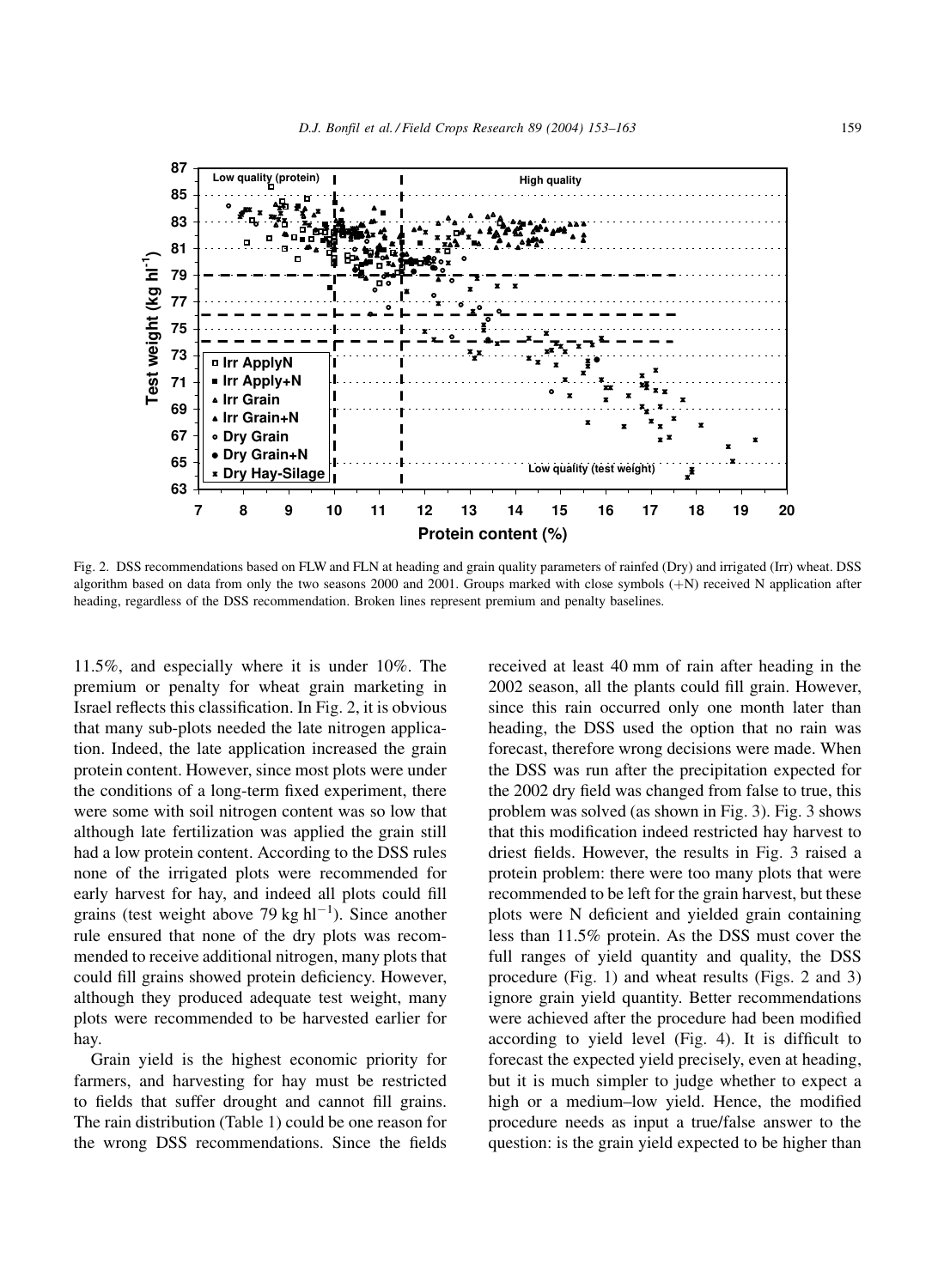

Fig. 3. DSS recommendations based on FLW and FLN at heading and grain quality parameters of rainfed (Dry) and irrigated (Irr) wheat. DSS algorithm based on data from only the first two seasons (2000 and 2001), but 2002 plots were modified to be considered as if the forecast for rain were correct. Groups that are marked with closed symbols (+N) received N application after heading, regardless of the DSS recommendation. Broken lines represent premium and penalty baselines.



Fig. 4. DSS recommendations based on FLW and FLN at heading and grain quality parameters of rainfed (Dry) and irrigated (Irr) wheat. DSS algorithm based on plot data from all seasons, with yield level consideration. Groups marked with closed symbols (+N) received N application after heading, regardless of the DSS recommendation. Broken lines represent premium and penalty baselines.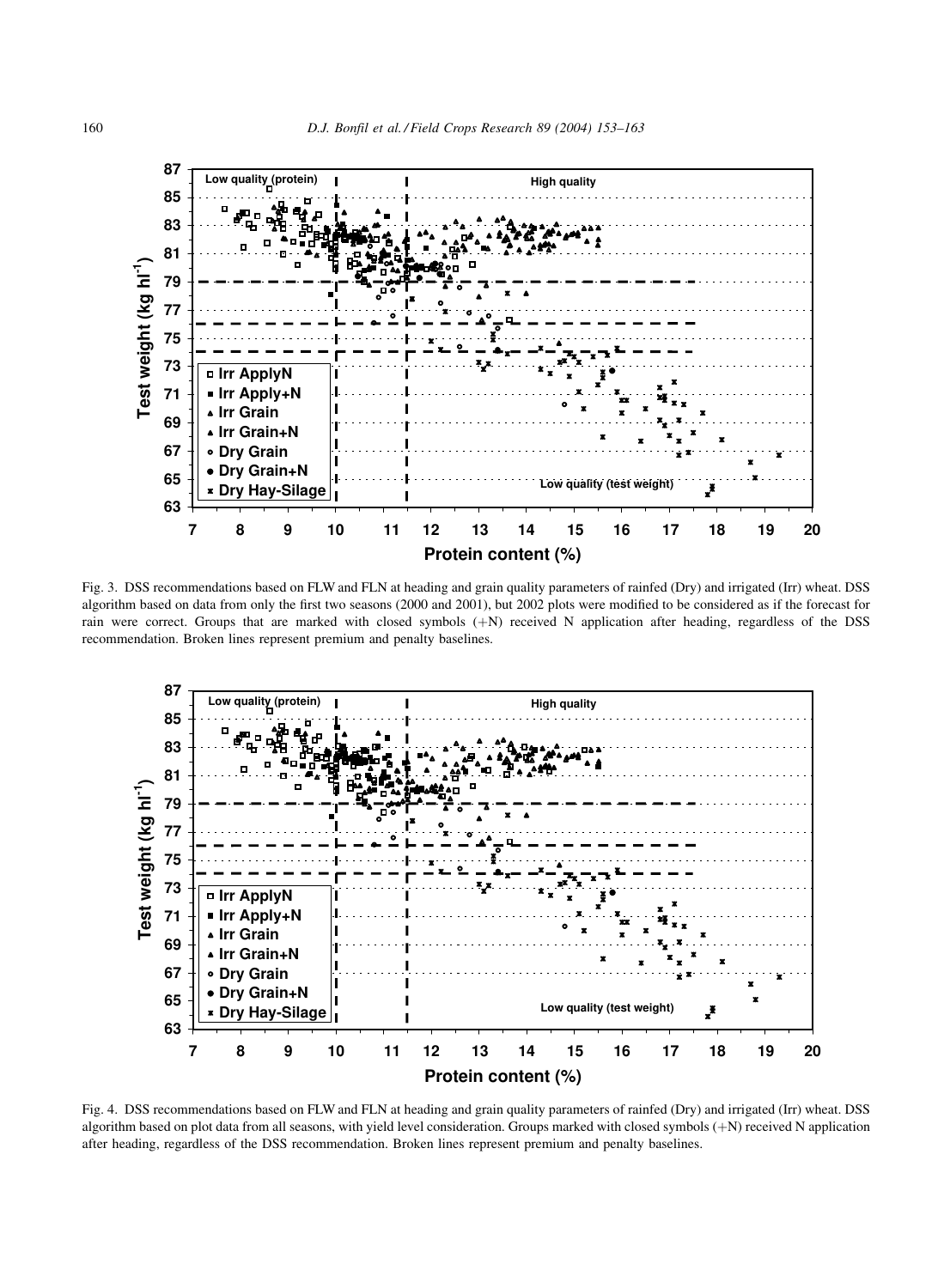Table 3

DSS recommendations based on FLW and FLN estimated directly or by flag leaf NIR reflectance, accuracy for each decision<sup>a</sup>

| DSS recommendation                   | Late N application | Wet estimation |          | NIR estimation |       |
|--------------------------------------|--------------------|----------------|----------|----------------|-------|
|                                      |                    | True           | False    | True           | False |
| Harvest hay                          | No                 | 20             | 4        | 22             | 9     |
|                                      | Yes                | 35             | $\theta$ | 36             | 0     |
| Harvest grain, rainfed wheat         | No                 | 9              | 3        | 5              | 0     |
|                                      | Yes                | $\Omega$       |          | $\theta$       | 0     |
| Harvest grain, irrigated wheat       | No                 | 53             | 19       | 61             | 25    |
|                                      | Yes                | 49             | 15       | 49             | 11    |
| Harvest grain but apply N at heading | No.                | 73             | 15       | 68             | 6     |
|                                      | Yes                | 40             | 8        | 44             | 8     |
| Total                                |                    | 279            | 65       | 285            | 59    |

<sup>a</sup> True or false scores have been assigned according to guiding principles listed in the text.

 $5000 \text{ kg}$  ha<sup>-1</sup>? For each yield level, the DSS procedure is the same as in the first version (Fig. 1), but FLW and FLN limit values are different for each condition.

## *3.3. Accuracy of the decision support system*

The DSS recommendations and grain quality (Fig. 4) showed clear differentiation among the three main groups: high-quality grains, low-test weight quality, and low protein quality. To test the accuracy of the DSS recommendations for each decision, true/ false scores were assigned according to the following three guiding principles. Hay harvest was a correct decision if the harvested grains had a test weight less than 75 kg  $\text{hl}^{-1}$ , and incorrect above this limit. This baseline  $(75 \text{ kg} \text{ hl}^{-1})$  is a little higher than for grain  $(74 \text{ kg } \text{hl}^{-1})$ , as profit declines steeply at 74 kg  $\text{hl}^{-1}$ , and we would like to minimize harvest of grain from these questionable fields as much as possible. Harvesting the grain was a correct decision if the harvested grains had a test weight above 74 kg  $hl^{-1}$ , and their protein content was above 11%. Leaving the field for subsequent grain harvest but applying N fertilization at heading was the correct decision if the harvested grains had a test weight above 74 kg  $hl^{-1}$  and their protein content was under 11.5% (or under 11.75% for plots that did receive a late N application, since they had increased protein content). Use of FLW and FLN data based on wet determination results, resulted in 279 correct and 65 incorrect decisions (Table 3). Almost the same results were achieved when DSS was based on reflectance data: 285 correct and 59 incorrect decisions. Hence, irrespective of the FLW and FLN determination method, more than 80% of the recommendations produced by the DSS were correct.

#### 4. Discussion

The DSS procedure was able to distinguish between plots at heading and to relate their differences to expected yield quality. This procedure requires just a few input parameters. This DSS has a marked advantage over any crop growth model that needs as input many parameters that are not available for most commercial fields. The FLW and FLN must be determined for each field. Usual laboratory procedures can supply these data within 48 h, and advanced equipment can do so in less than 1 h. The possibility of obtaining these data from reflectance spectra opens the possibility that in the future FLW and FLN data would be obtained by remote sensing means such as satellite or aerial hyperspectral imaging, without the need for field sampling. This would yield data relevant to a wide area very quickly.

Flag leaf N content was reported to provide a reasonable indication of the extent to which lateseason N could increase grain protein. This DSS deals with the complicated water-nitrogen interaction that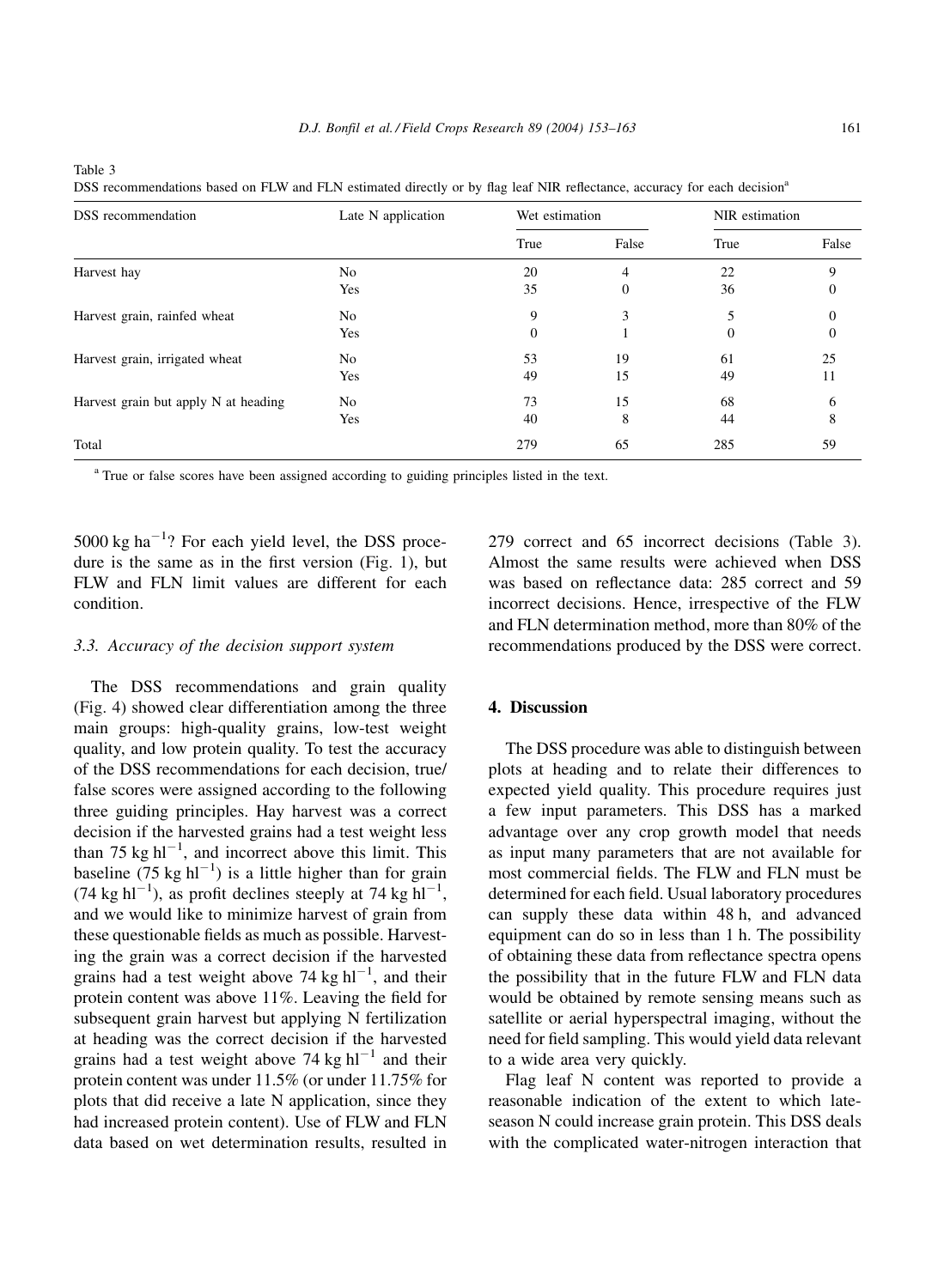affects crop growth and yield production. This interaction leads to different interpretations of FLN, so that a given FLN can lead to any of the three possible DSS recommendations. Correct data interpretations enable correct decision making for hay harvesting, to our knowledge, no tool that assists this decision is available yet. Therefore, among the many fields that are harvested for hay in dry seasons are fields that could produce good grain yields, which would provide a higher income than hay. At heading, the farmer receives the DSS recommendation based on FLW and FLW for all four combinations of precipitation and yield forecast. Therefore, farmers can delay their decisions and finalize them according to real conditions as they change for each field. This delay would increase profitability since accurate data on heat stress, rain, foliar disease, etc. would be involved in decision making.

The DSS could be improved, and some important points must be considered in the next development stage. First, the DSS development was based on only one cultivar growing in experimental plots, and, since the reflectance from leaves of different cultivars may differ, the ability to use reflectance information must be tested. Moreover, different cultivars differ in many parameters, such as phenology, grain-filling rate, FLN, late N absorption and translocation to grain, that could necessitate the designation of specific FLN and FLW limits for each cultivar. Our hypothesis is that all cultivars can be classified into two or three groups according to these parameters, and this must be proved by further work. Another point to be checked is the effect of atmospheric interference on the option of obtaining FLN and FLW data by spectroscopic methods. The most important work that should be done is validation in commercial fields. It is planned to do this in the coming growth seasons. However, since the development of the DSS procedure was based on a very wide range of grain yield and grain quality data, that included yield data for regular fields, it is expected that accuracy would be high for commercial fields as well. At least, the suggested DSS would be suitable for about 50% of Israeli fields that were sown with cv. Galil, the cultivar that was used for the DSS development.

The DSS was developed for spring wheat grown under Mediterranean-type environments of the northern Negev in Israel. In about 1 out of 4 years, a sufficient amount of rain falls after heading to enable a late N application in dryland fields, although the total rain quantity is low. Hence, using DSS is not restricted to fields that receive supplemental irrigation. Moreover, in regions where rainfall occurs more frequently during grain-filling, the DSS can be used to determine the possibility of late fertilization in more seasons. This DSS can be used for dryland fields and soils with low water retention capacity; it is thus suited for considering water shortage situations, where decision making would be focused mainly on early harvesting for hay instead late fertilization. These decision combinations make the DSS powerful and useful for growth conditions in many regions. DSS adaptation and tuning to other regions would be affected by several factors, including cultivars, soil types and field management. All these data would affect the FLN and FLW level used by the DSS, which can be useful in many regions with Mediterranean climates.

## 5. Conclusions

The ability to monitor changes in wheat plant growth conditions according to changes in the FLW and FLN, directly or by means of near-infrared reflectance, could lead to a considerable improvement in crop management. In the present study we demonstrated that FLW and FLN data can be used to support agronomic decision making. In particular, these data can assist the decision to harvest early for hay or silage, when water stress is detected and the test weight is expected to decline. In other cases, these data could help forecast the need for late nitrogen application, in order to ensure sufficient protein levels. This DSS provided correct forecasts of grain quality parameters (test weight and protein) for more than 80% of 344 plots, by testing just the flag leaves at heading. Therefore, application of the suggested simplified DSS would reduce the harvesting of shriveled grains, on the one hand, and would lead to improved grain protein, on the other hand, thus ensuring highquality production.

## Acknowledgements

This research was financed in part by the Chief Scientist of the Israel Ministry of Agriculture.